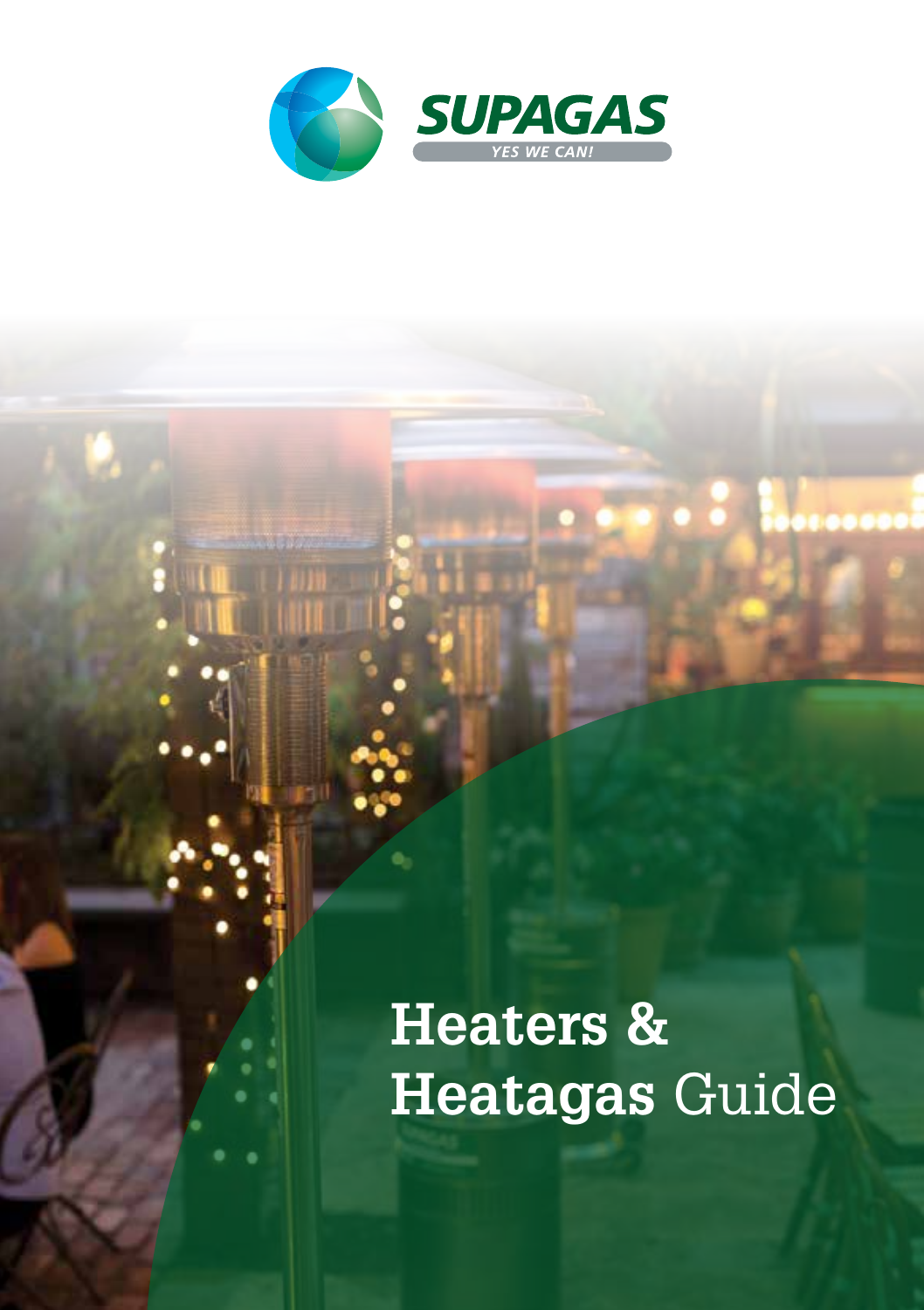

A Complete Solution For All Your **Heating Needs** 

Supagas is the market leader when it comes to portable heating and Heatagas solutions. With the widest range, backed by full time heater technicians, Supagas is the premier choice for your commercial portable heating needs.

#### Supagas offers

- Free heater and Heatagas delivery to most areas
- · Dedicated full time maintenance team
- Seasonal 'milk run' for LPG in some areas
- Largest range of portable heating to suit any venues' needs

Supagas can take the stress out of ordering by planning your delivery requirements, our friendly consultants can advise what will suit your venue best, as well as provide suitable storage solutions for your Heatagas.

See back page for terms and conditions.

## Patio Heater

## A Cost Effective Heating Solution

The Patio Heater is the most popular outdoor heating solution. At 50mj/hr, it is the hottest heater in the market. This heater is perfect for any size pub, cafe or restaurant.

## Key Features

- A direct ignition system for trouble free lighting
- Hottest heater in the market
- Connects to an 8.5kg or 13.5kg Heatagas cylinder

| <b>SPECIFICATIONS</b>              |                        |
|------------------------------------|------------------------|
| Colour(s)                          | <b>Stainless Steel</b> |
| Cylinder                           | Flat top               |
| Maximum heat output                | 50 MJ/HR               |
| Height (metres)                    | 2.180m                 |
| Reflector Diameter                 | 813mm                  |
| Area heated m <sup>2</sup> (up to) | 28 <sup>m²</sup>       |
| Warranty <sup>+</sup>              | 12 months              |

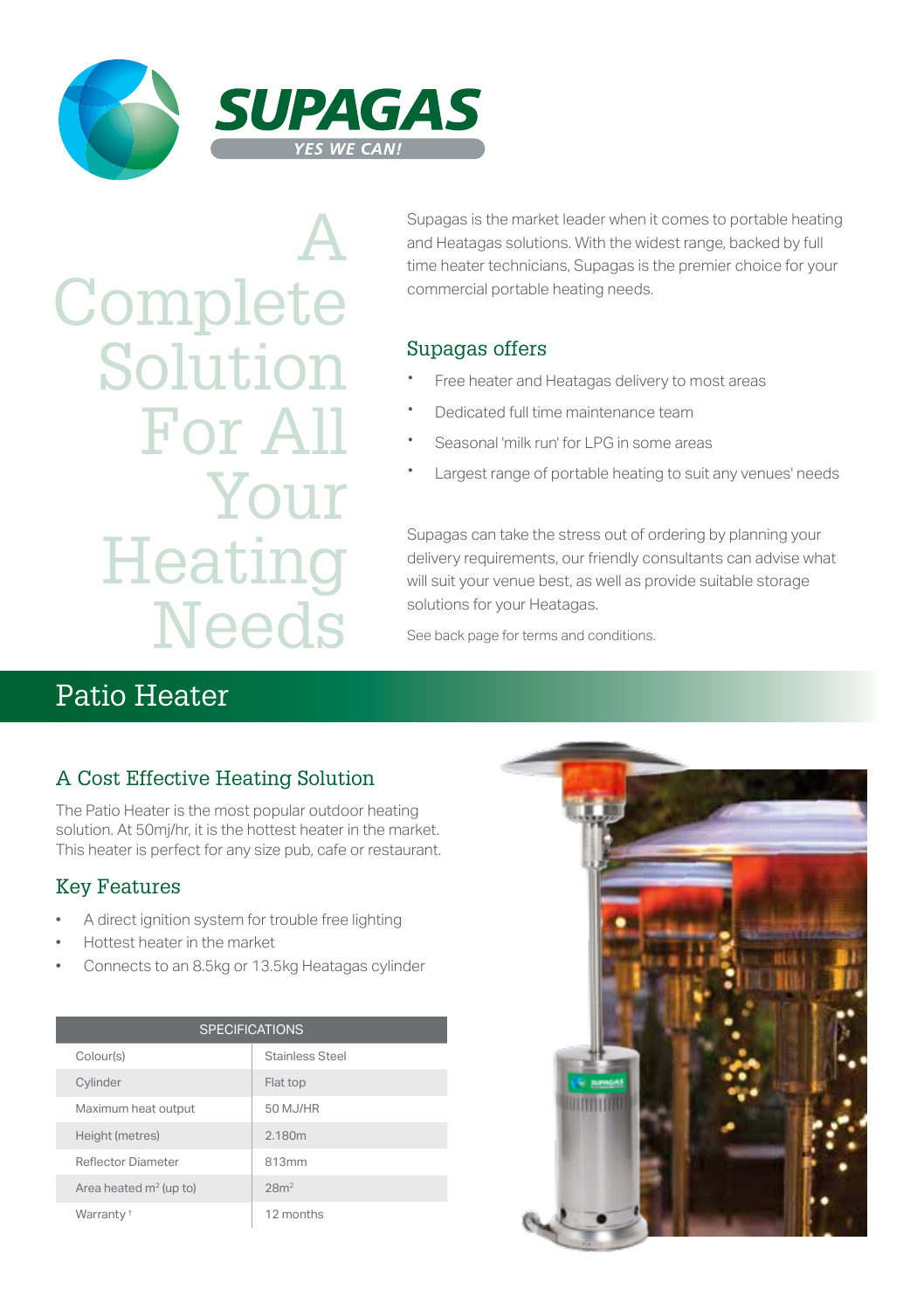## Tungsten Smart-Heat<sup>™</sup> Portable

### Innovative Mobile Gas Heating

The Tungsten Portable heater is perfect when the need is for directional heating. This award winning heater is styled to bring both function and looks to your venue.

### Key Features

- Directional heating
- Connects to an 8.5kg or 13.5kg Heatagas cylinder
- Innovative adjustable tilting head ensures warmth goes exactly where you want it

| <b>SPECIFICATIONS</b>              |                  |  |
|------------------------------------|------------------|--|
| Colour(s)                          | Black            |  |
| Maximum heat output                | 42 M.J/HR        |  |
| Height (metres)                    | 2.164m           |  |
| Area heated m <sup>2</sup> (up to) | 20 <sup>m²</sup> |  |



## Fire Fountain Heater

## Heating With Character

The Fire Fountain Heater has been specially constructed at only 2 metres high for low ceiling areas. The flame effect will create that perfect atmosphere at your venue, adding style and class to your heating solution.

## Key Features

- Only 2 metres tall, perfect for those low ceiling areas
- Three separate heat and flame settings
- Connects to an 8.5kg or 13.5kg Heatagas cylinder

| <b>SPECIFICATIONS</b>              |                                                  |  |
|------------------------------------|--------------------------------------------------|--|
| Colour(s)                          | Stainless Steel, White, Antique<br>Bronze, Black |  |
| Maximum heat output                | 26.5 MJ/HR                                       |  |
| Height (metres)                    | 2m                                               |  |
| Area heated m <sup>2</sup> (up to) | 25m <sup>2</sup>                                 |  |

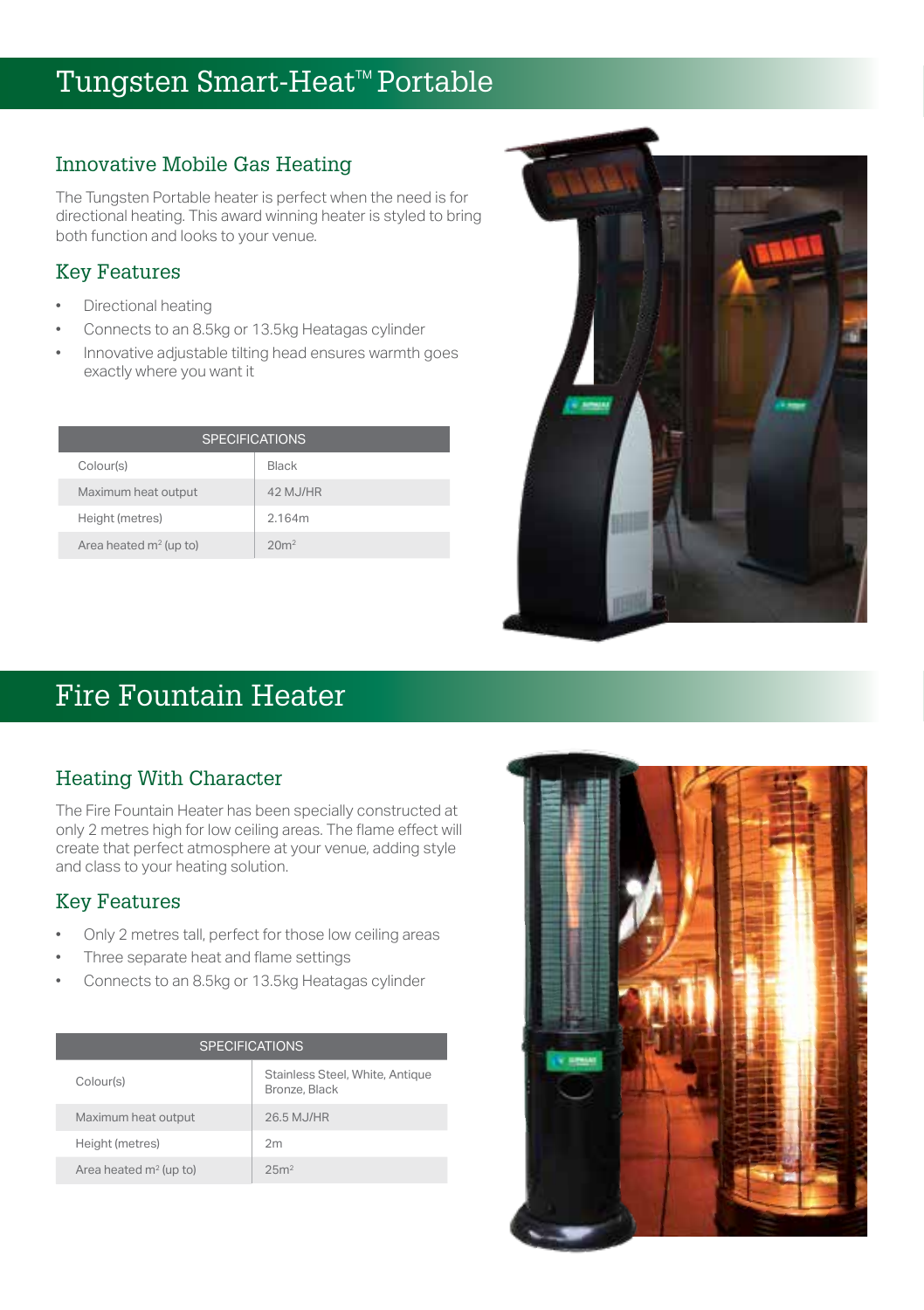## Pyramid Heater

### Style, Ambience and Atmosphere

Our Pyramid Heaters will provide warmth while adding style to your venues needs.

#### Key Features

- Creates a sophisticated ambience at your venue
- Can be set up for winter or summer (charges may apply)
- Connects to an 8.5kg or 13.5kg Heatagas cylinder

| <b>SPECIFICATIONS</b>              |                        |  |
|------------------------------------|------------------------|--|
| Colour(s)                          | Stainless Steel, Black |  |
| Maximum heat output                | 29 M.J/HR              |  |
| Height (metres)                    | 2.3 <sub>m</sub>       |  |
| Area heated m <sup>2</sup> (up to) | 25 <sub>cm2</sub>      |  |



## Fire Lamp Heater

## Retro Style

The Fire Lamp Heater has a great retro look and feel that suits any hospitality setting. The lamp effect is truly amazing for any night setting to create that mesmerising glow.

## Key Features

- Stylish retro look
- Three heat/flame settings
- Connects to an 8.5kg or 13.5kg Heatagas cylinder

| <b>SPECIFICATIONS</b>              |                               |  |
|------------------------------------|-------------------------------|--|
| Colour(s)                          | Antique Bronze, Antique Black |  |
| Maximum heat output                | 33 MJ/HR                      |  |
| Height (metres)                    | 2.3 <sub>m</sub>              |  |
| Area heated m <sup>2</sup> (up to) | 20 <sup>m²</sup>              |  |

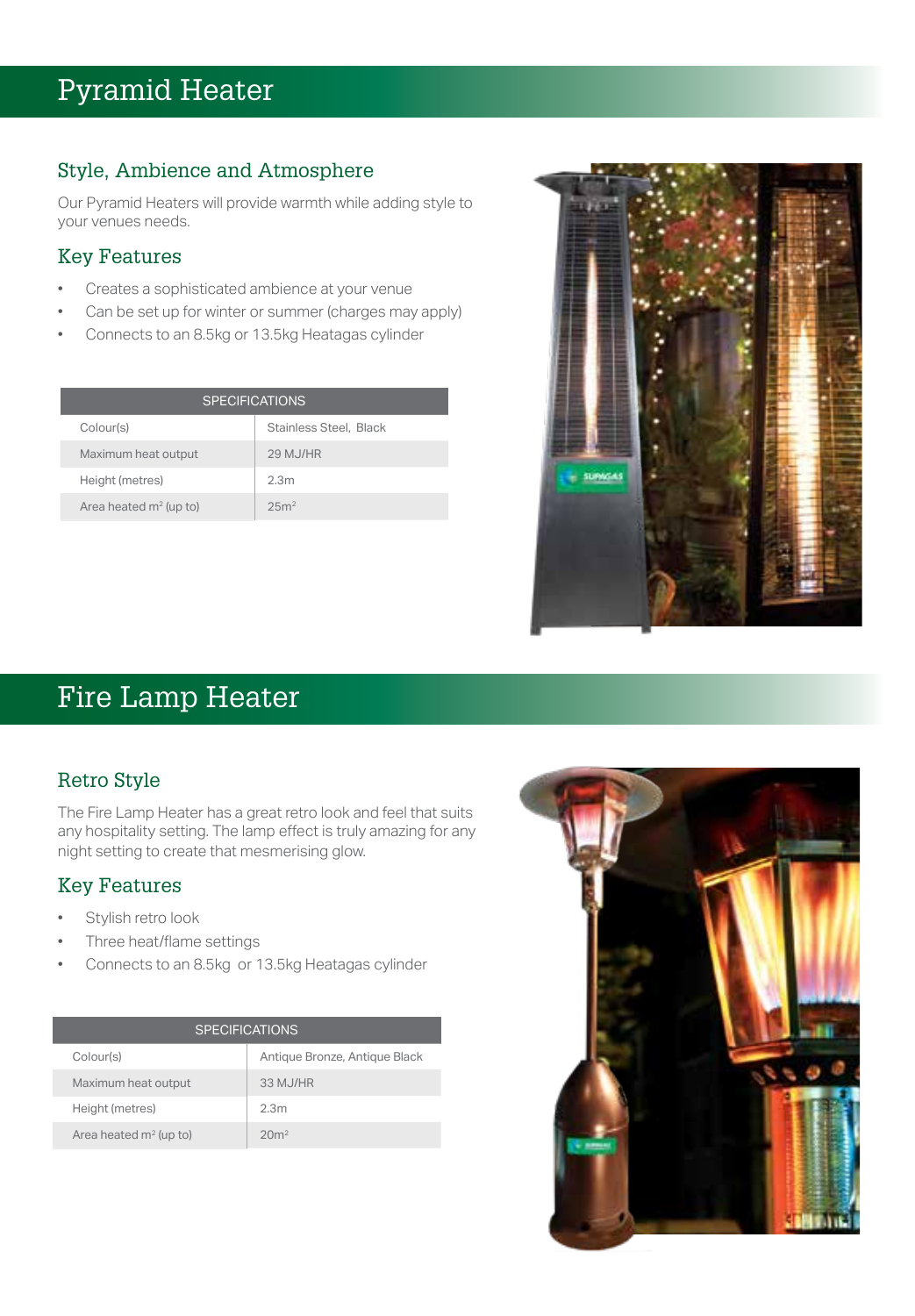# **REFER REARN**



**Refer a friend** and be rewarded for every referral that signs up!<sup>#</sup>

Commercial Referral

\$100\*

**Receive a voucher** or credit for every referral that becomes a Supagas customer & orders gas‡

I Terms and conditions apply. Receive a referral benefit when you refer a new customer to Supagas and they sign up with us and receive their first delivery. For referral of commercial customers receive either a \$100 Coles Myer voucher or \$100 credit to your account. For referral of residential customers receive either a \$10 Coles Myer voucher or \$10 credit to your account.

**Residential Ref** 

 $$10*$ 

Eligibility: This offer excludes referral partners. This offer may not be used with any other offer or redeemed (or cash,<br>Availability: Offer available through participating Supages branches only (excludes agents and deale the Supagas website

#### **Ways to refer new customers to Supagas:**

- Submit your referral online at: **supagas.com.au/referrals**
- Call the office toll free on 13 78 72 and provide details of your referral
- Email us at **sales@supagas.com.au** and provide details of your referral
- Encourage your referral to call the office and mention they were referred by you.

#### **IT'S THAT SIMPLE!**



## **SUPAGAS OFFERS A COMPLETE HEATING SOLUTION AT AN AFFORDABLE PRICE**

Whether you are buying or renting heaters, it makes sense to order your Heatagas from the cylinder Heatagas specialists. Call us today and find out more about how we can service you.

Supagas' YES WE CAN attitude ensures you receive quality service, every time.



Order